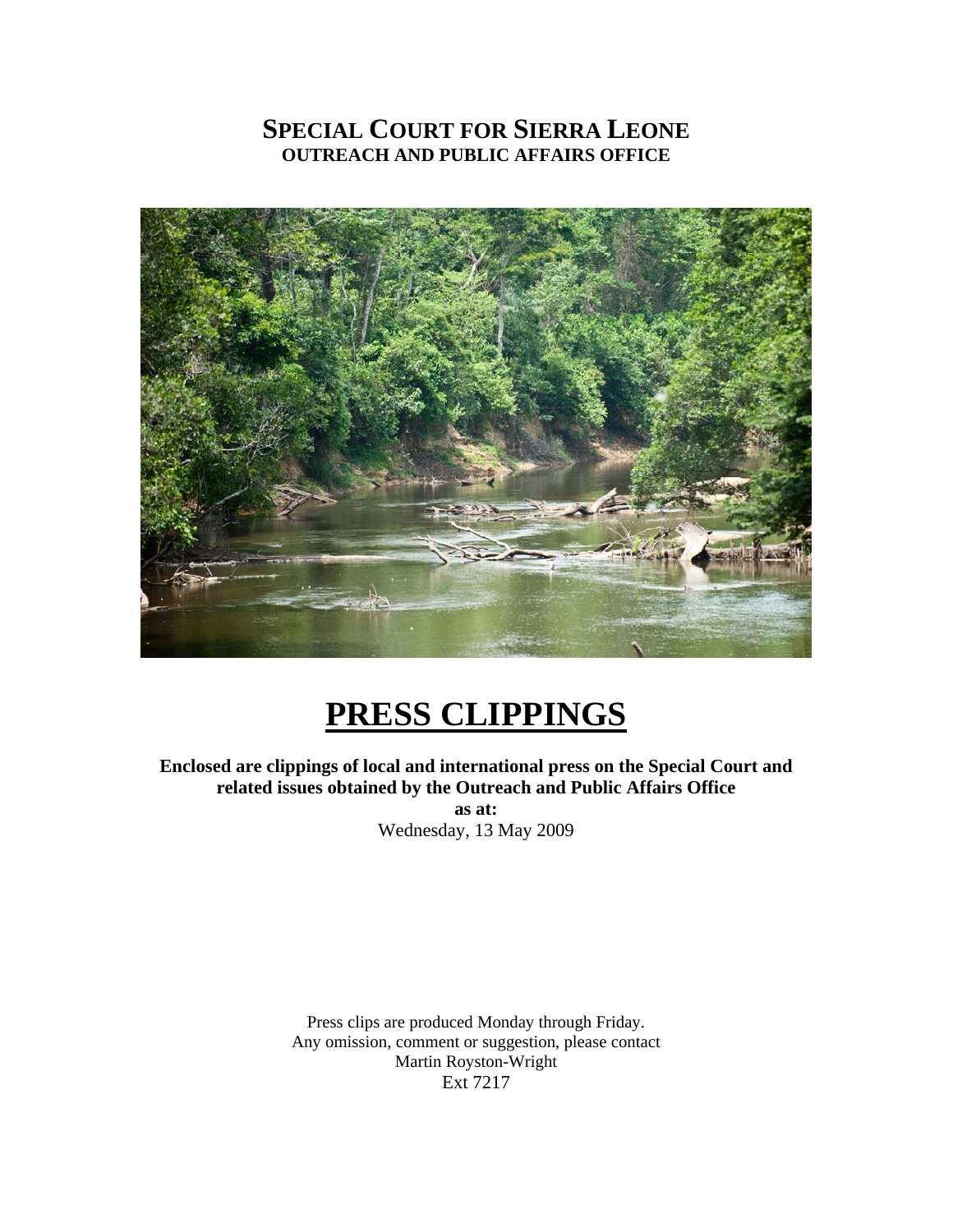| <b>Local News</b>                                                          |             |
|----------------------------------------------------------------------------|-------------|
| Taylor's Bid for Trial Delay Rejected / Concord Times                      | Page 3      |
| <b>International News</b>                                                  |             |
| Court Will Not Free Charles Taylor / Frost Illustrated                     | Page 4      |
| Backing Needed for the Special Court of Sierra Leone / European Parliament | Page 5      |
| UNMIL Public Information Office Media Summary / UNMIL                      | Pages 6-9   |
| Henry T. King Jr., Nuremberg Prosecutor / Plain Dealer                     | Pages 10-12 |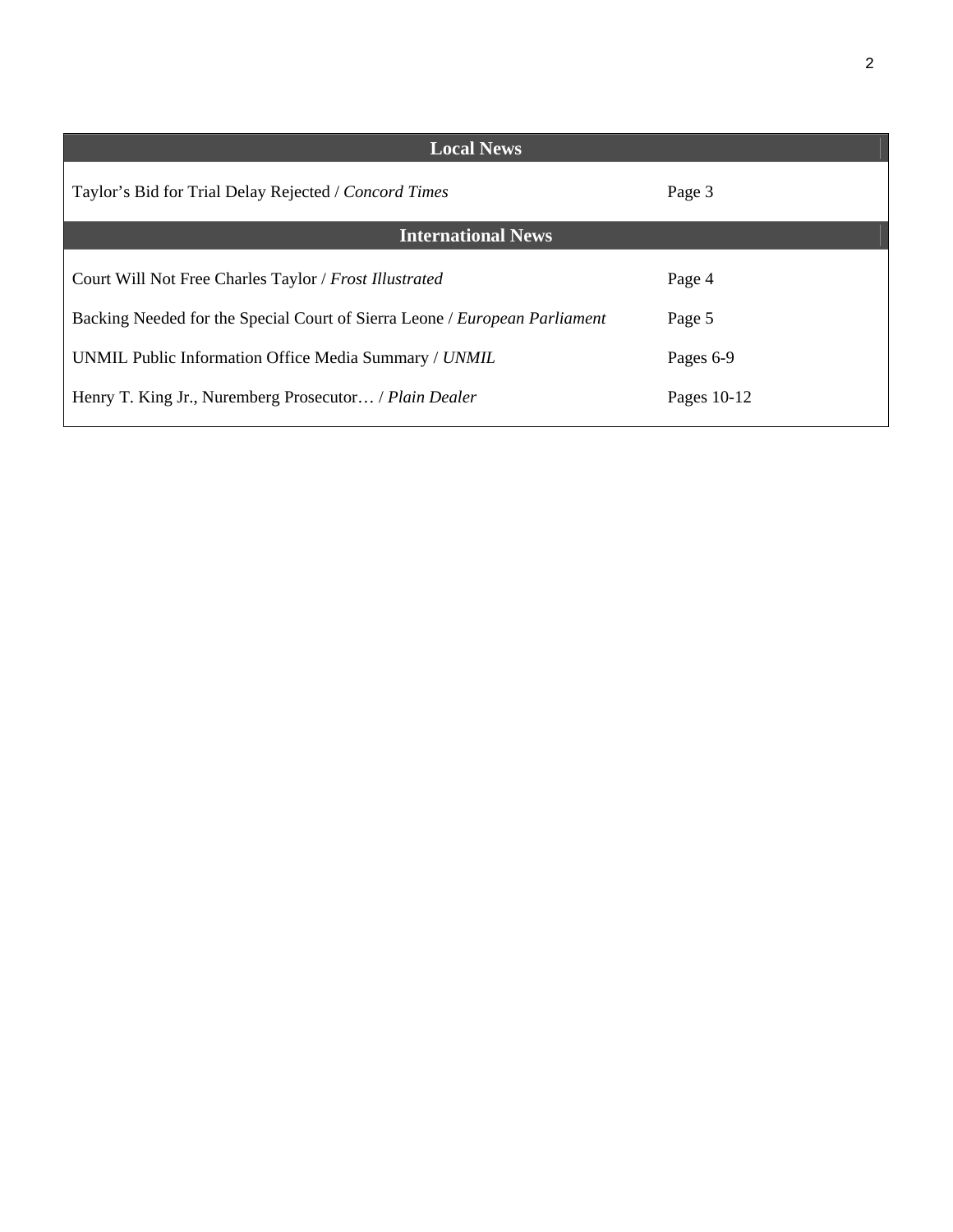### Concord Times Wednesday, 13 May 2009

#### ial delay rej Courtenay Griffiths indiwhich it fixed a hearing eciate the fact you Charles Taylor has suf-

fered another legal blow in weeks, with the Court rejecting his lawyers' bid to delay his trial from the agreed upon date of June 29 to August. His first setback was when the Court ruled that he must answer to all 11 counts because the prosecution has presented sufficient evidence to back the indictment. Morris Anyah, one of Mr. Taylor's defence counsels, in submitting his oral application last Thursday, requested the Court to reassign the hearing date of the defence case saying they needed more time.

But according to the Court's Presiding Judge, Mr. Taylor's lawyers have not introduced any new evidence that would warrant a reconsideration and hence the court's decision remained unchanged. "I would just add this. We don't make this request lightly. We

gave due consideration to the issues even before your Honours rendered your decision on Monday, the 4th. In fact, you had indeed indicated on 9 April that you would in fact proclaim and put forth a date on which the Defence case ought to

start on 4 May. "So we know your Honours gave thoughtful and careful consideration to the issue, but we come in seeking reconsideration having considered the significant effect that a start date of 29 June would have on the smooth  ${\bf b}$ ..." Anyah was quoted as Court transcript forwarded by the UN back Special Court for Sierra Leone. But the presiding Judge maintained: "The Trial Chamber has considered the arguments of the Defence in support of

date for the commencement of the Defence case as 29 June. The Trial Chamber has also considered the response by the Prosecution.

"In the Trial Chamber's opinion the Defence has not presented any new facts, or any change of situation, which would justify the Trial Chamber revisiting and/or reconsidering its opinion of last Monday and we decline the Defence application.

"However, we do not wish to leave the Defence without access to a remedy. We note that the time for applying for leave saying according to a to appeal expires today, so we now make an order extending that time to next Monday, which is 11 May, as the limit for the Defence to file any such application for leave. When I refer to Monday, I mean close of business its application for the Trial shext Monday, 11 May," Chamber to reconsider its the presiding Judge said. decision of last Monday in Bpeaking to the media,

cated that he which the defence had up to August to open its case, suggesting that June 29 was too short a date to open the

defense's case. He spoke of filing an appeal in that direction. But the Special Court's spokesperson Peter

Andersene said the Court was yet to receive a written appeal from the Defense team! UBI Y LITUA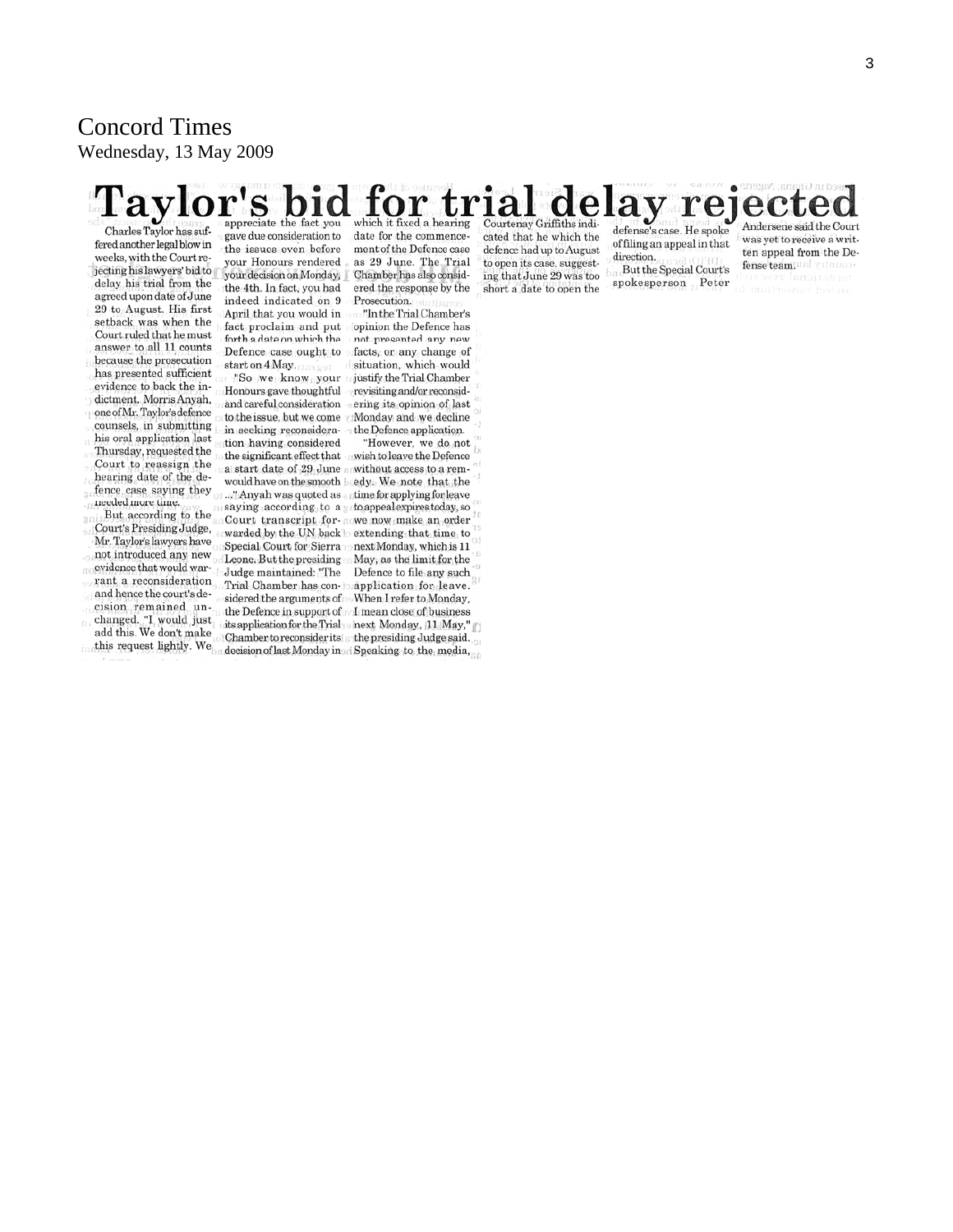### Frost Illustrated

Tuesday, 12 May 2009

### **Court will not free Charles Taylor**

(GIN)—War crimes judges have refused a request by the defense team of former President Charles Taylor to acquit him based on insufficient evidence.

The decision by the Special Court for Sierra Leone at The Hague means that Taylor, who has pleaded not guilty, must now present his defense. The case is scheduled to resume on June 29.

Tens of thousands of people died in Sierra Leone's decade-long civil war.

"The prosecution has produced evidence capable of supporting a conviction of the accused," the presiding judge told the court as he dismissed the defense's request.

Taylor faces 11 charges of war crimes and crimes against humanity over his alleged role in the brutal civil war in neighboring Sierra Leone.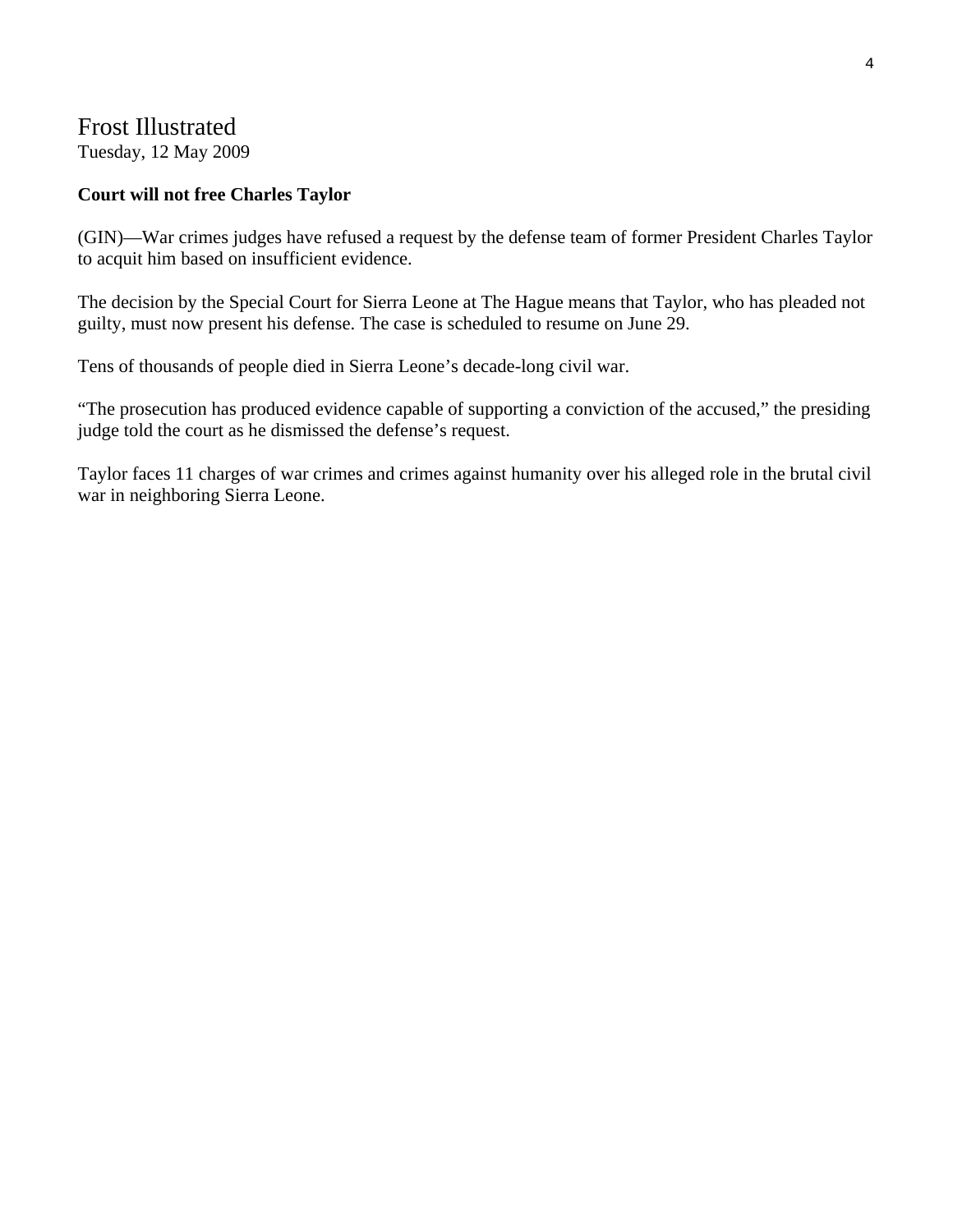### European Parliament

Saturday, 25 April 2009 http://www.europarl.europa.eu/news/expert/infopress\_page/015-54263-111-04-17-902- 20090422IPR54262-21-04-2009-2009-false/default\_nl.htm

### **Backing needed for the Special Court of Sierra Leone**

MEPs want to ensure that anyone convicted of human rights abuses by the Special Court of Sierra Leone actually serves their sentence. There is currently a risk that this will not happen, which would defeat the purpose of the court. Other international tribunals face similar problems, thereby jeopardising the very idea of international justice.

The Special Court of Sierra Leone (SCSL) was established by the UN in 2000, in order to bring to justice those who have committed war crimes or crimes against humanity. The mandate of the Court is due to end in 2010, but the Government of Sierra Leone has indicated that it will not be able to enforce the sentences of those convicted.

Today's EP resolution on the SCSL was adopted by 381 votes to 4, with 7 abstentions. It urges the Council and the EU Member States to find a solution together with the SCSL "in order to ensure that the persons convicted serve their sentences, without which the effort of the SCSL and the credibility of the international community, including the EU, will be severely undermined".

The SCSL has concluded an agreement with states including UK, Sweden and Austria to ensure that some of the convicted persons serve their sentences in these countries. The European Parliament believes that "more agreements are needed to ensure that all persons already convicted, and those that are standing trial and may face convictions, actually serve their sentences".

### *Supporting international courts*

The Court has set a number of significant precedents for international courts, as it is the first to indict a sitting African head of state for war crimes and is the first to be established in the country where the alleged crimes occurred.

The EP welcomes the progress made by international courts and tribunals, but recognises that a lack of assistance will put this process at great risk. It therefore calls on Member States and other international institutions to provide the necessary financial support to the SCSL and other international courts.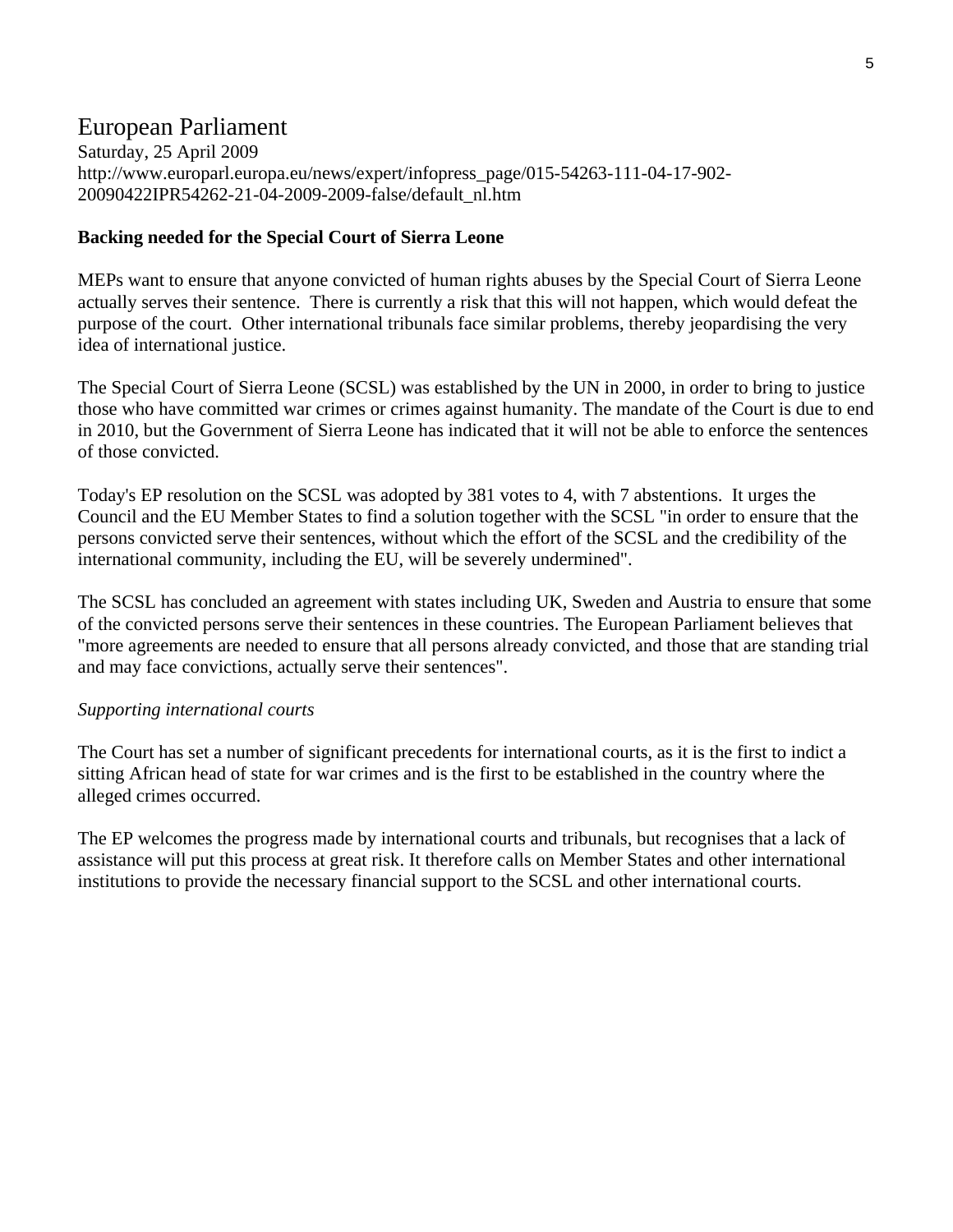

United Nations Mission in Liberia (UNMIL)

### **UNMIL Public Information Office Media Summary 12 May 2009**

*[The media summaries and press clips do not necessarily represent the views of UNMIL.]* 

### **International Clips on Liberia**

**Wood eighth-graders get global perspective from Liberia's Ambassador**  By Melissa J. Brachfeld | Staff Writer

Business Gazette, May 12, 2009 - Students in a model United Nations class at Earle B. Wood Middle School have a better understanding of the international organization thanks to a visit from Liberia's ambassador to the United States last week.

Speaking animatedly, M. Nathaniel Barnes, who was his country's ambassador to the United Nations from May 2006 to September 2008, fielded questions from the eighth-graders and told them about the African nation.

"Liberia was the first independent country in Africa," he said. "We have a long history of firsts." The country, whose name means "land of the free," was founded by free African-Americans and freed slaves from the United States in 1820, Barnes said. It began with less than 100 residents, but now has a population of approximately 3.5 million people.

### **International Clips on West Africa**

### **Sierra Leone minister claims most corrupt department**

FREETOWN (Reuters), 12 May 2009 - One of **Sierra Leone's** newly appointed ministers said on Monday he was running one of the most corrupt government departments in the West African country.

Dennis Sandi was appointed minister of lands, country planning and the environment by President Ernest Bai Koroma in a cabinet reshuffle in March. The previous minister was Benjamin Davies.

Most government officials are keen to play down the extent of graft in public life, but Sandi, a former university lecturer, delivered a candid assessment.

### **Local Media – Newspaper**

**Chief Justice Threatens to Sack Corrupt Judges - Admits Bribery in Justice System**  (The Informer)

- [sic:] Chief Justice Johnnie N. Lewis has vowed to fire Judge caught accepting bribes. The warning comes amidst sweeping reports of bribery in the judiciary.
- "There has been increment in salary of Judges, if you are caught in accepting bribe, you will be fired" were the words of Chief Justice Johnnie N. Lewis to Judges and other judicial workers during program marking the opening of the May Term of Court in Montserrado County held at the Temple of Justice on Monday. At the same time, Judges of Criminal Court "A, B, C and D" at the Temple of Justice yesterday said there has been criticism of the Judiciary both locally and internationally for many reasons. Reading the Judges charge during the opening of the May Term of Court, Judge Yussif Kaba called on critics of the Judiciary to back their criticism with evidence. "If you find out a judge is corrupt and there is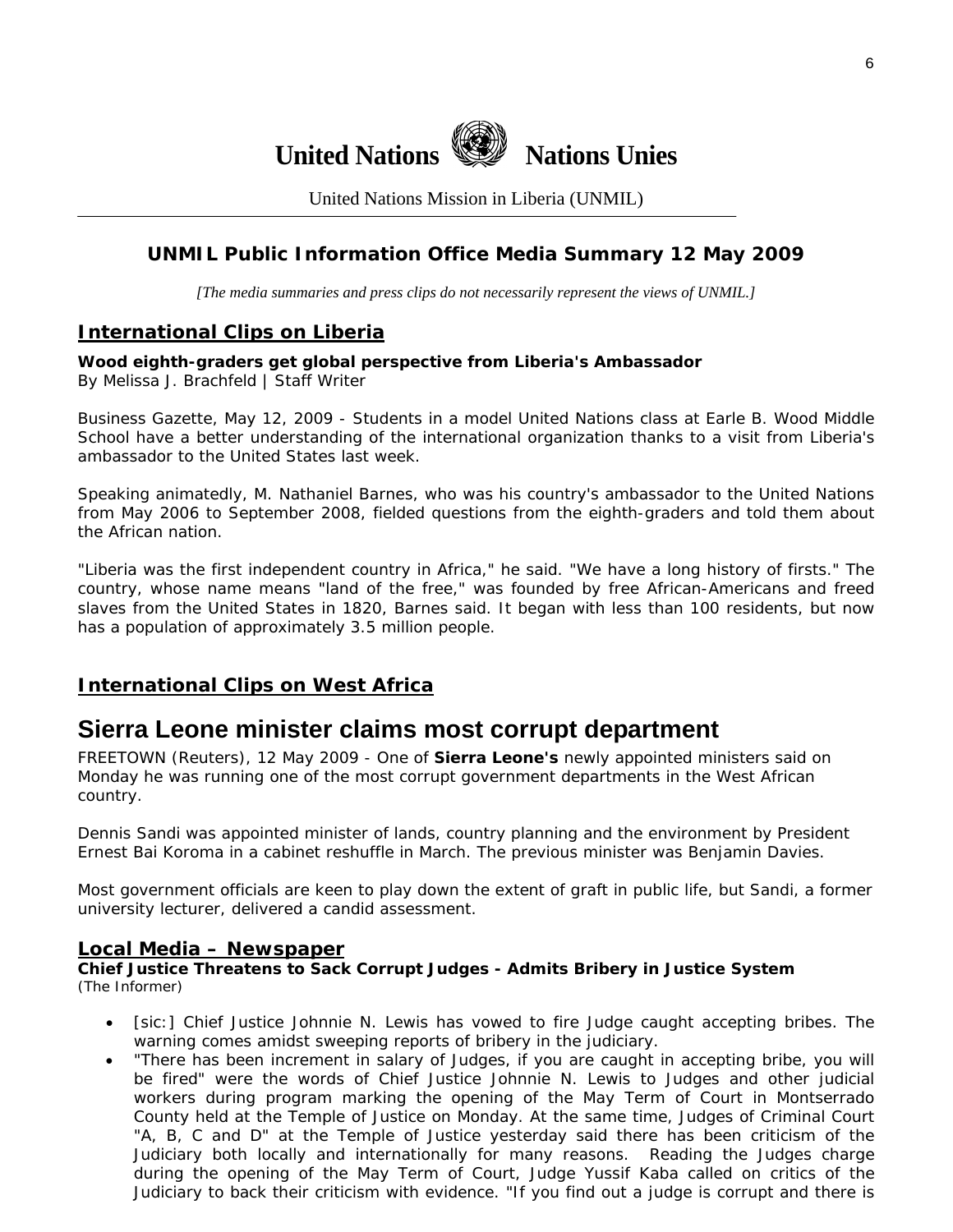evidence, take that judge to the Judiciary Inquiry Board, there are laws to deal with corrupt court officials" he noted. On the issue of jurors' selection, which dominated the entire opening program, Judge Kaba said reports that the court recruited jurors who were 4th grade students were not true. He clarified that the court does not recruit jurors; rather, they are recruited by the Executive Department and are selected with the approval of defense and prosecution lawyers. He said the judges see the report as a disservice to the judicial system.

#### **Central Bank says more Money Leaving Liberia than coming in**

(New Democrat)

[sic:] Central Bank of Liberia(CBL) statistics released show that millions of United States Dollars are leaving the country than are coming, in contrary to the believe that remittances from abroad form a sizable part of the nation's Gross Domestic Product (GDP). The CBL's Financial and Economic Bulletin covering the period October to December 2008 revealed that an amount of US\$37.0 million more left the country during this period compared with inflow of remittances here. The Bank said during the three months period under review it recorded a total inflows (that is money send from abroad by relatives) of US210.7 million, while the outflows (money that left the country) during the same period totalled US\$247.7 millionsuggesting that if one were to do the math, at least an amount of US\$37 million was transferred out of the country in just three months.

### **War Crimes Court Rejects Request by Taylor's Defence to delay trial**

(New Democrat)

- Mr. Charles Taylor has suffered another legal blow in weeks, with the Court rejecting his lawyers' bid to delay his trial from the agreed upon date of June 29 to August. His first setback was when the Court ruled that he must answer to all 11 counts because the prosecution has presented sufficient evidence to back the indictment. Mr. Morris Anyah, one of Mr. Taylor's defence counsels, in submitting his oral application Thursday, requested the Court to reassign the hearing date of the defence case saying they needed more time.
- But according to the Court's Presiding Judge, Mr. Taylor's lawyers have not introduced any new evidence that would warrant reconsideration and hence the court's decision remained unchanged. "I would just add this. We don't make this request lightly. We appreciate the fact you gave due consideration to the issues even before your Honours rendered your decision on Monday, the 4th. In fact, you had indeed indicated on 9 April that you would in fact proclaim and put forth a date on which the Defence case ought to start on 4 May. So we know your Honours gave thoughtful and careful consideration to the issue, but we come in seeking reconsideration having considered the significant effect that a start date of 29 June would have on the smooth ..." Mr. Anyah was quoted as saying according to a Court transcript forwarded to this paper by the UN back Special Court for Sierra Leone.
- But the presiding Judge maintained: "The Trial Chamber has considered the arguments of the Defence in support of its application for the Trial Chamber to reconsider its decision of last Monday in which it fixed a hearing date for the commencement of the Defence case as 29 June. The Trial Chamber has also considered the response by the Prosecution.

#### **Four Alleged Rapists Arrested in Sinoe County**

(The Informer)

- The Magisterial Court in Sinoe County has detained at least four persons for their alleged involvement in rape activities in the county.
- The State Prosecuting County Attorney assigned at the Sinoe County Magisterial Court, Attorney Africanus Gabriel has disclosed that five persons have been rounded up and formally charged by the court for allegedly raping teenage girls and are awaiting speedy and transparent trial.
- Attorney Gabriel revealed that out of the five, one identified as Michael Nagbe has been convicted by the court and remanded in jail for twenty consecutive years.
- The County Attorney said that the crime of statutory rape committed by defendant Nagbe along with four others carries a lifetime sentence and is not bailable as required for under Section 14.70 of the Amended Rape Law. He explained that defendant Nagbe should have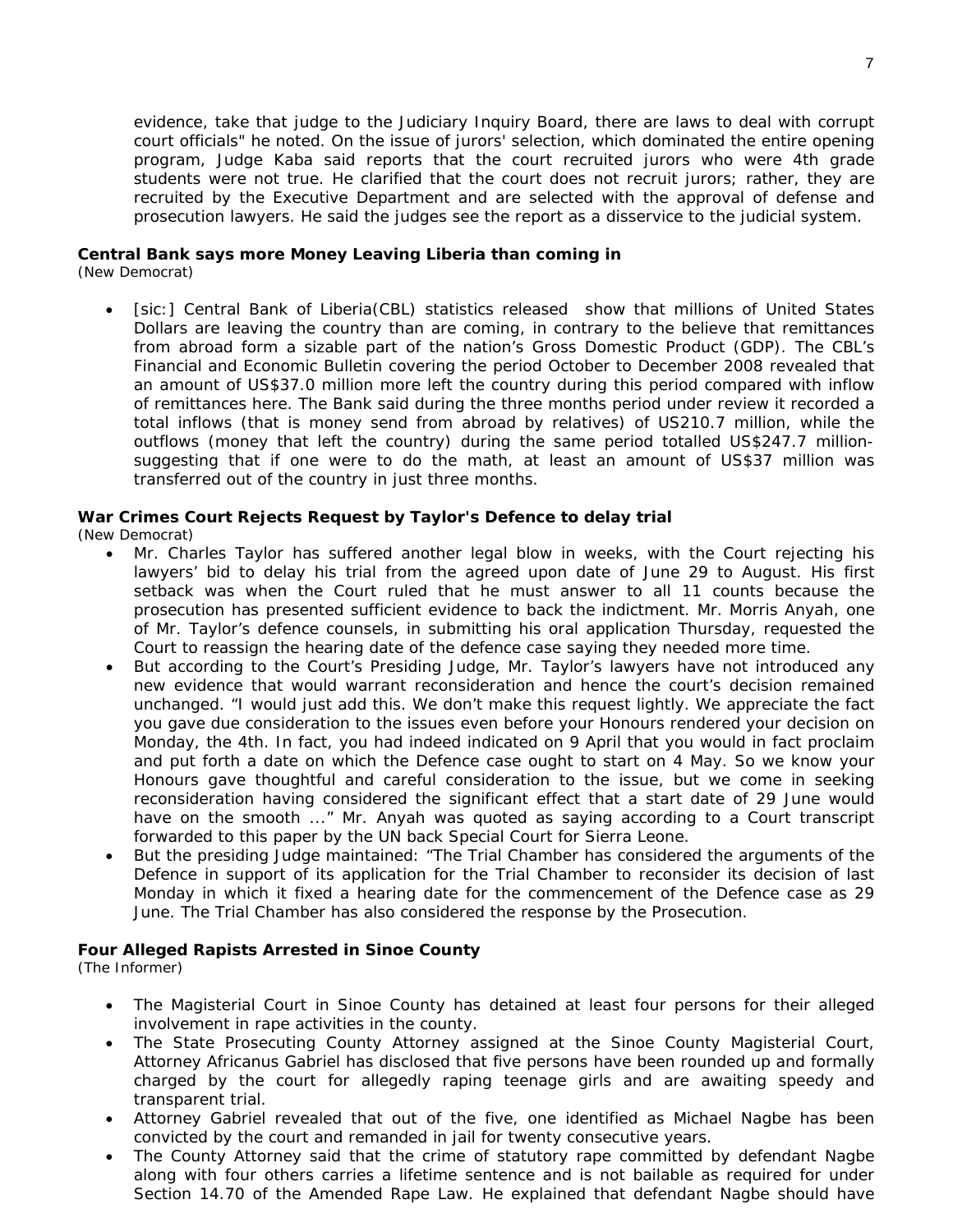been incarcerated for lifetime, but according to the court, his punishment was reduced to 20 years based upon the discretion of the Judge.

• Attorney Africanus Gabriel also said the crimes of aggravated assaults, theft of property and rape are the most prevalent cases in Sinoe County.

**Local Media – Star Radio** *(News monitored today at 09:00 am)* 

#### **Executive Submits over US\$347M Draft Budget to National Legislature**

- The Executive Mansion has formally submitted the 2009/2010 Draft Fiscal Budget to the National Legislature for debate and approval.
- The Minister of State for Finance, Economic and Legal Affairs at the Executive Mansion presented the Draft Budget Monday to House Speaker, Alex Tyler behind closed doors. Details of the Draft Budget are expected to be released today to the plenary of the House.
- Meanwhile, the Finance Ministry in a statement said the budget is projected at a little over US\$347 million which corresponds with the expenditure projection.

 *(Also reported on Truth F.M., Sky F.M. and ELBC*)

#### **Judges Dismiss Corruption Allegations**

- Circuit Judges at the Temple of Justice have strongly refuted allegations of corruption and unethical behaviour against them.
- In their joint charge at the opening of the May Term of court Monday, the judges described the criticisms as a disservice to the judiciary saying such condemnations are usually made without evidence to serve as proof for correction.
- The judges' statement was in reaction to an allegation attributed to Justice Minister Philip Banks in which he accused the courts of selecting unqualified jurors.
- Responding to the Joint Charge, Cllr. Banks said the statement was not only directed at the judiciary but the entire justice sector and called for reforms in the Justice Sector, especially the jury system.
- Chief Justice Johnnie Lewis and National Bar Association President, Wilkins Wright also believed there are flaws with the current jury system and stressed the need for reform.

*(Also reported on Truth F.M., Sky F.M. and ELBC*)

#### **Executive Mansion Disturbs Over Poverty Report**

- The Executive Mansion has expressed concern over the abject poverty level of sixty-eight percent of the population.
- The final census results released last week recorded that sixty-eight percent of the population was living below one dollar a day.
- Presidential Press Secretary Cyrus Badio said the President was concerned about the situation and was already working to reduce the level.
- He named efforts to provide more employment opportunities and a decision by the cabinet to put a freeze on increment in their wages in the 2009/10 Budget but to increase the salaries of civil servants as major steps.
- Mr. Badio said though the global financial crisis is posing some difficulties but maintained that government is committed to reducing the poverty level.

*(Also reported on Truth F.M., Sky F.M. and ELBC*)

#### **President Sirleaf Justifies Use of "Controversial" US\$0.52 Million Seized From Nigerian Businessman**

- Speaking to journalists yesterday, Presidential Press Secretary Cyrus Badio said the Executive Mansion has given its support to the usage of the hundred thousand US dollars seized five from a Nigerian National.
- According to him, President Sirleaf believes there was no wrongdoing in the usage of the funds as it was "drug money".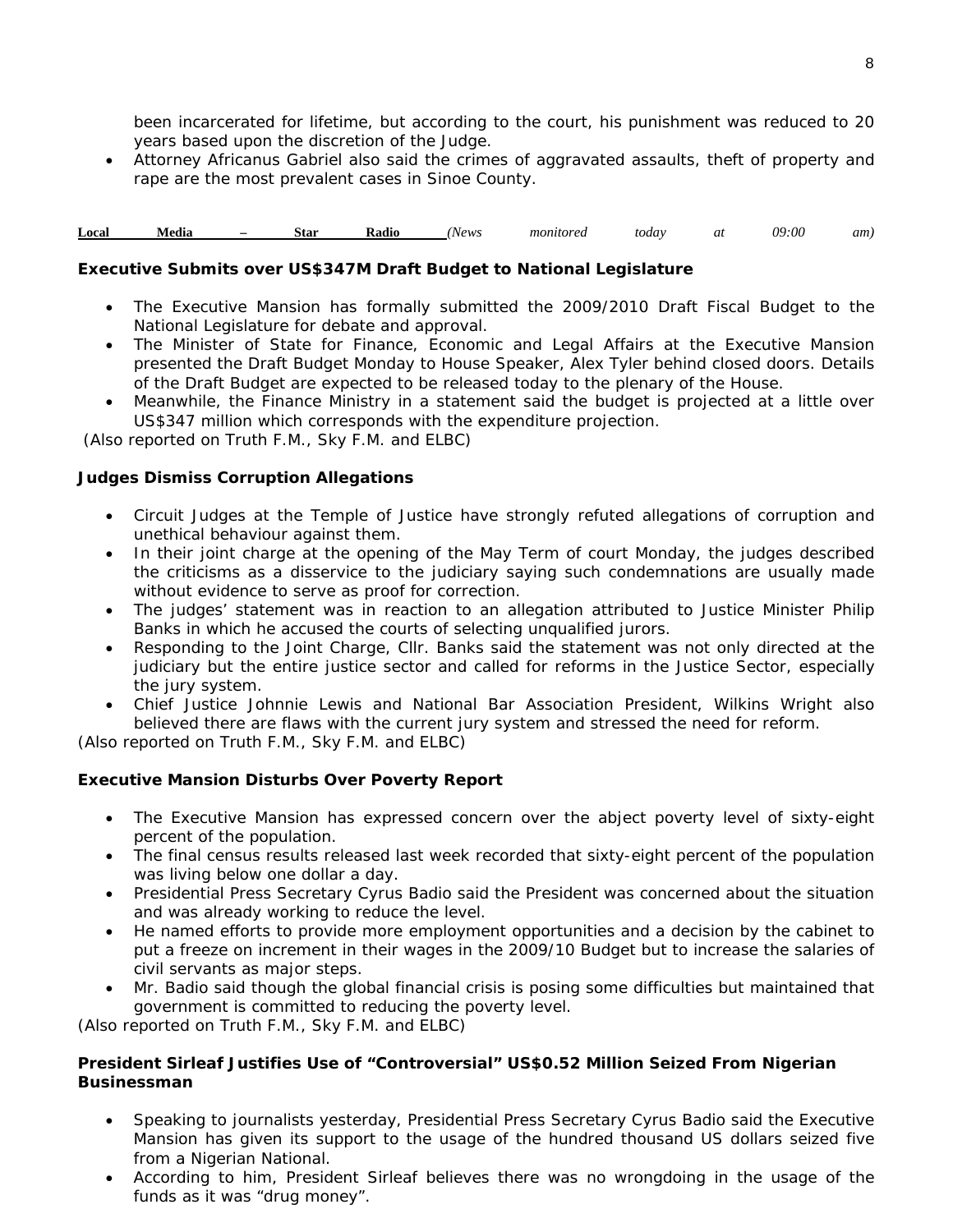- Speaking to media managers recently the President said following series of consultations with Nigerian and U.S. officials it was advised that the "drug money" be used on security in keeping with international system.
- An earlier document from the Nigerian Justice Minister requested the Liberian government to turn over the confiscated funds.

*(Also reported on Truth F.M., Sky F.M. and ELBC*)

\*\*\*\*\*\*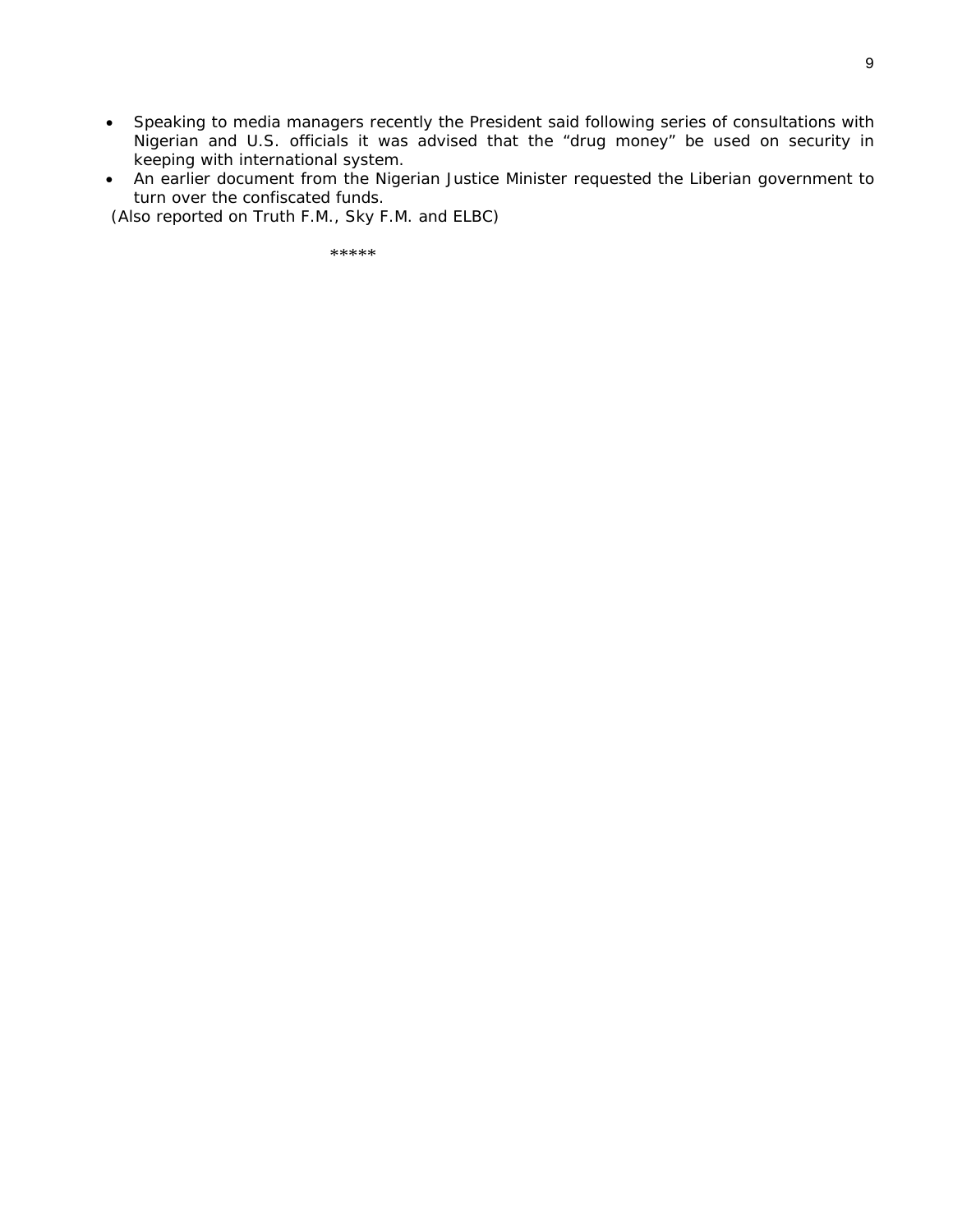The Plain Dealer Tuesday, 12 May 2009

### **Henry T. King Jr., Nuremberg prosecutor, Case Western Reserve University professor, dies at age 89**

**Posted by [James Ewinger](mailto:jewinger@plaind.com) and Grant Segall/Plain Dealer Reporters May 12, 2009 07:00AM** 



Case Western Reserve University

**Henry T. King Jr., 1919-2009**

**Survivors:** Daughter, Suzanne Wagner of Mentor; son, Dave K ing of Brooklyn, N.Y., and Philmont, N.Y.; three grandchildren, and two great-grandchildren

**Contributions:** Henry T. King Jr. Endowment Fund, Robert H. Jackson Center, P.O. Box 896, Jamestown, NY, 14701

**Memorial service:** 3 p.m. Sunday, May 31, Amasa Stone Chapel, Case Western Reserve University, 10940 Euclid Ave.

Henry King spent a lifetime trying to make the words "Never Again" come true.

King, 89, who died Saturday at home, was the youngest of some 100 Nuremberg prosecutors and a pioneer in international justice and peace.

"Henry King is the George Washington of modern international law," David M. Crane, a Syracuse University professor and chief prosecutor of Sierra Leone President Charles Taylor, said Monday.

"He launched a remarkable postwar campaign to prevent war and atrocities by agitating for the creation of a world in which human rights violators would know, to a certainty, that their crimes would be investigated and prosecuted," Eli Rosenbaum, director of special investigations for the [U.S. Department of](http://www.usdoj.gov/)  [Justice,](http://www.usdoj.gov/) said at [Cleveland's Union Club](http://www.theunionclub.org/) last year.

King was chief counsel for the [Marshall Plan,](http://www.spartacus.schoolnet.co.uk/USAmarshallP.htm) chief international counsel for [TRW,](http://www.trw.com/) professor at [Case](http://www.case.edu/)  [Western Reserve University](http://www.case.edu/) and leader of many organizations, including the international law section of the American Bar Association.

King helped to authorize the [International Criminal Court](http://www.icc-cpi.int/Menus/ICC?lan=en-GB) in 1998 and start tribunals from Yugoslavia to Cambodia. He led a winning drive to give the court jurisdiction against unprovoked wars.

"We're all party to the same race," King once said. "We have common rights, regardless of borders and geography and culture."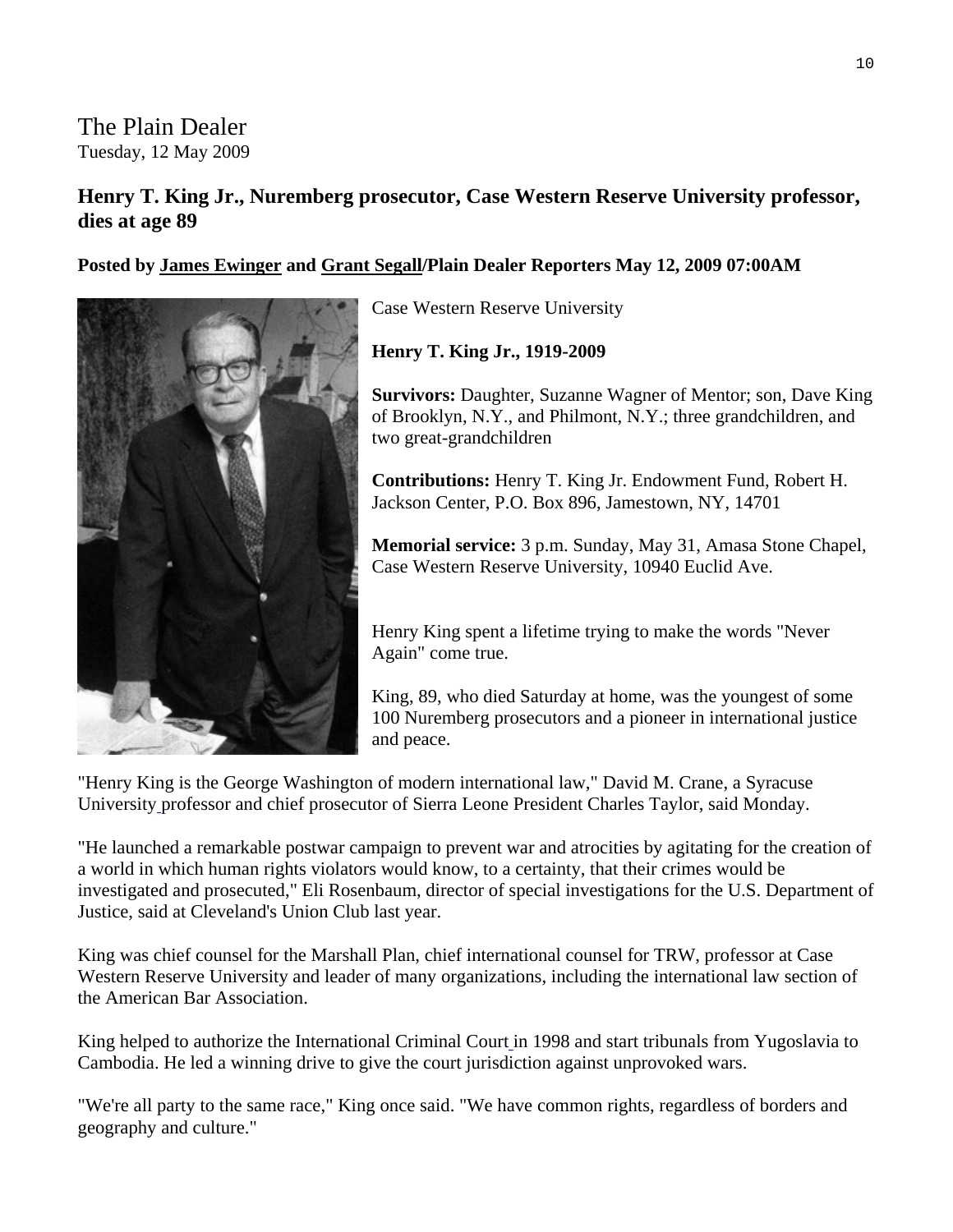He worked not just to prosecute across borders but also trade across them. He led a three-country committee whose recommendations were incorporated in the controversial [North American Free Trade](http://www.fas.usda.gov/itp/Policy/nafta/nafta.asp)  [Agreement](http://www.fas.usda.gov/itp/Policy/nafta/nafta.asp).

At Nuremberg, he spent hours interviewing Nazi leaders [Hermann Goering](http://www.spartacus.schoolnet.co.uk/2WWgoring.htm) and [Albert Speer.](http://www.spartacus.schoolnet.co.uk/GERspeer.htm) He called Goering "a very charismatic man still deeply under the influence of Adolf Hitler. He had the bearing of a field marshal, and showed no remorse."

King became lifelong friends with Speer. "I thought he was very honest. He's the only one who admitted that he was responsible."

In court, King often raised his voice and pounded his fist. Outside, he spoke softly and cheerfully.

People often asked how he could deal with brutality daily.

"Scotch," he would always reply.

King was raised by an artist mother and a father who dropped out of seventh grade, graduated from Yale Law School and became mayor of Meriden, Conn. At his father's urging, King went to Yale College and Law School, finishing the latter in two years.

A heart murmur disqualified him for the military. He joined a top Manhattan law firm, handling taxes and trusts.

He was about to join a smaller firm when a friend invited him to Nuremberg to help prosecute top Nazis for the slaughter of millions of Jews, dissidents, homosexuals and others.

Other friends said King would jeopardize his career by joining an ad hoc global team under a melting pot of laws. Winston Churchill and Joseph Stalin called the prosecutions too tame. U.S. Sen. Robert Taft of Ohio called them too vengeful.

But King's wife, the former Betty May Scranton, his friend since nursery school, encouraged him to put humanity above career.

King felt about Nuremberg as about today's tribunals: It was imperfect but better than silence.

"The whole human-rights movement began at Nuremburg," he once said. "The conscience of mankind was mobilized for a better world."

King prepared most of the case against Field Marshal Erhard Milch, second in command of the German air force. Milch was convicted and sentenced to life imprisonment for his role in slave labor and human experiments.

King also helped prosecute Walther Von Brauchitsch, Germany's commander in chief.

Back in the United States, he struggled to find work but eventually became a corporate counsel and a legal adviser to a trade group. Then came a turn with the U.S. Foreign Economic Aid Program, originally dubbed the Marshall Plan.

TRW brought King to Cleveland in 1961 as corporate counsel. He spent 20 years with the corporation, then retired to the prestigious Squire, Sanders & Dempsey law firm.